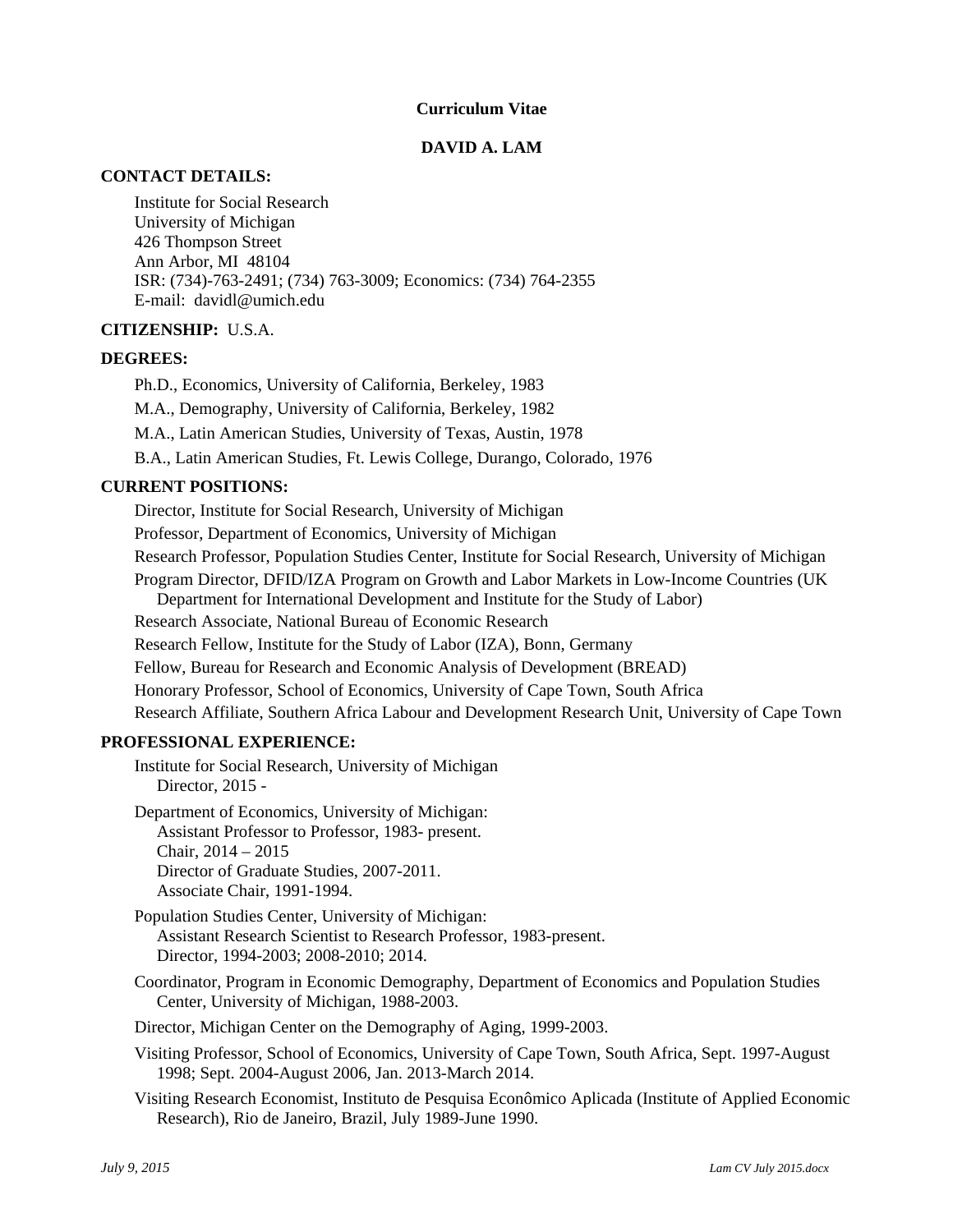# **HONORS AND AWARDS:**

President, Population Association of America, 2011. Member, Committee on Population, National Academy of Sciences, 1997-2003. Fulbright Research Scholar, Award for Research in South Africa, 1997-98 Board of Directors, Population Association of America, 1995-97. Fulbright Research Scholar, Award for Research in Brazil, 1989-90 Population Association of America, Dorothy S. Thomas Award, 1983 Rockefeller Foundation Pre-Doctoral Fellow, 1982-83 Population Council Fellow, 1980-82

# **RESEARCH INTERESTS:**

Economic Demography, Economic Development, Economics of the Family, Human Capital and Labor Markets in Developing Countries, Economics of Brazil, Economics of South Africa

## **PUBLICATIONS:**

## **Journal Articles and Book Chapters:**

- "The Demography of the Labor Force in Emerging Markets," in *Re-Evaluating Labor Markets*, 2014 Jackson Hole Economic Policy Symposium, Federal Reserve Bank of Kansas City, 2015.
- "Progress through School and the Determinants of School Dropout in South Africa," with Nicola Branson and Clare Hofmeyr, *Development Southern Africa*, 2014, 31(1): 106–126
- "Population Growth Alternative Perspective," in Bjørn Lomborg, ed., *Global Problems, Smart Solutions: Costs and Benefits*, Copenhagen Consensus, Cambridge University Press, 2013: 588-596.
- "The Influence of Older Classmates on Adolescent Sexual Behavior in Cape Town, South Africa," (with Leticia Marteleto and Vimal Ranchhod), *Studies in Family Planning*, June 2013, 44(2): 147-167.
- "How the World Survived the Population Bomb: Lessons from Fifty Years of Extraordinary Demographic History," *Demography*, November 2011, 48(4): 1231-1262. (Population Association of America Presidential Address).
- "Explaining the Persistence of Racial Gaps in Schooling in South Africa," (with Cally Ardington, Nicola Branson, and Murray Leibbrandt), *African Population Studies*, 2011.
- Schooling as a Lottery: Racial Differences in Progress through School in Urban South Africa," (with Cally Ardington and Murray Leibbrandt) *Journal of Development Economics*, July 2011, 95(2):121- 136.
- "Creating statistically literate global citizens: The use of IPUMS-International integrated census microdata in teaching," with Ann Meier and Robert McCaa, *Statistical Journal of the International Association for Official Statistics*, 2011, 27(3-4): 145-156.
- "Education inequality in South Africa: Evidence from the National Income Dynamics Study," (with Nicola Branson), *Studies in Economics and Econometrics*, November 2010, 34(3): 85-109.
- "The impact of AIDS on intergenerational support in South Africa:Evidence from the Cape Area Panel Study," with Cally Ardington, Anne Case, Mahnaz Islam, Murray Leibbrandt, Alicia Menendez, and Analia Olgiati, *Research on Aging*, January 2010, 32(1): 97-121.
- HIV/AIDS and Older Persons: Shifting the Focus from the Infected to the Affected," with Nathalie Williams and John Knodel, *Research on Aging*, January 2010, 32(1): 3-18.
- "Education and Youth Unemployment in South Africa," with Murray Leibbrandt and Cecil Mlatsheni, in Ravi Kanbur and Jan Svejnar, editors, *Labour Markets and Economic Development*, Routledge, April 2009, pp. 90-109.
- "Dynamics of Child Labor: Labor Force Entry and Exit in Urban Brazil," with Suzanne Duryea, Jasper Hoek, and Deborah Levison, in Peter Orazem, Zafiris Tzannatos, and Guilherme Sedlacek, editors, *Child Labor and Education in Latin America: An Economic Perspective*, Palgrave Macmillan, March 2009, pp. 69-86.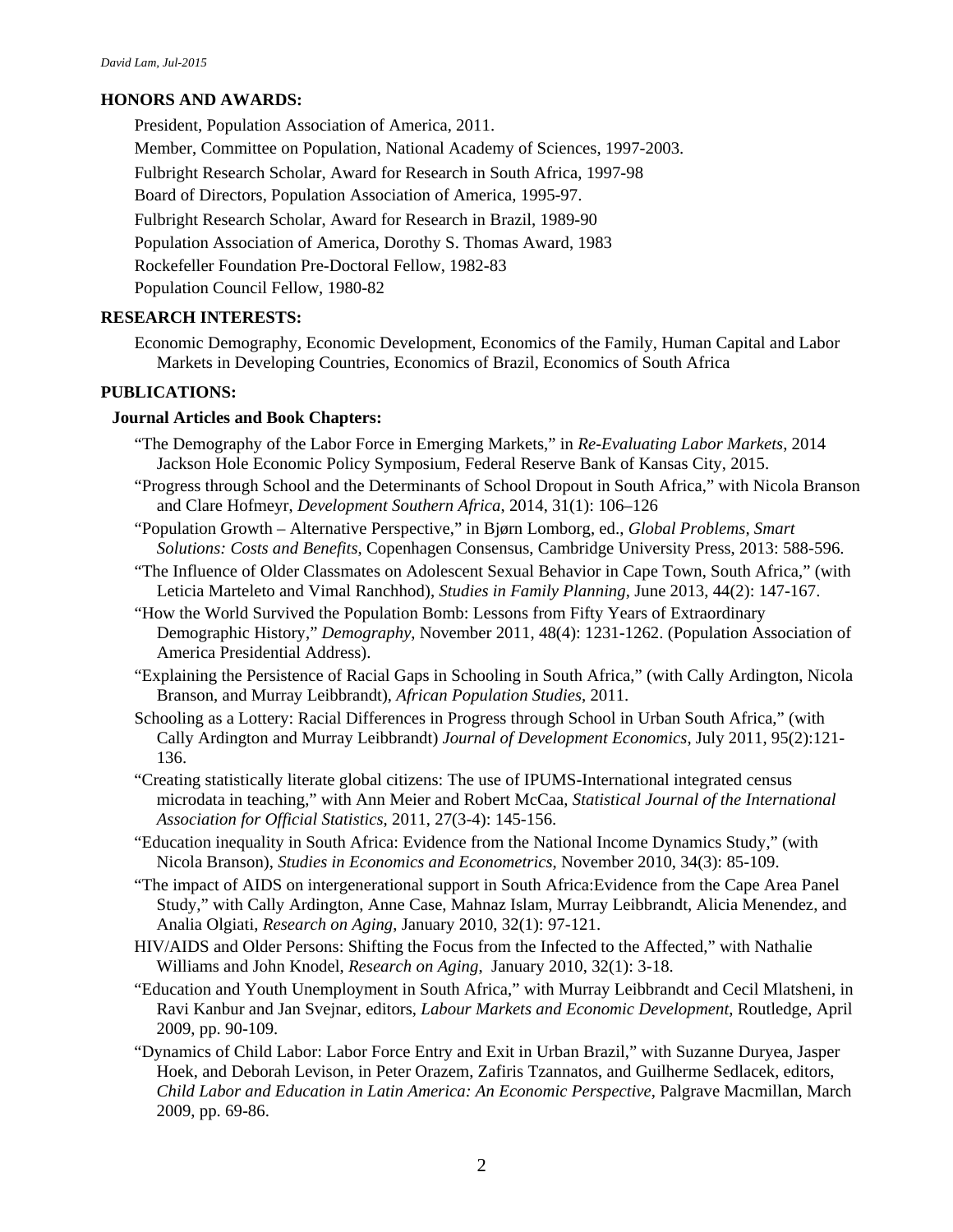- "Sexual Behavior, Pregnancy, and Schooling among Young People in Urban South Africa," with Letícia Marteleto and Vimal Ranchhod, *Studies in Family Planning*, December 2008 39(4): 351–368.
- "Stages of the Demographic Transition from a Child's Perspective: Family Size, Cohort Size, and Children's Resources," with Letícia Marteleto, *Population and Development Review*, June 2008, 34(2): 225-252.
- "Linking Poverty and Income Shocks to Risky Sexual Behavior: Evidence from a Panel Study of Young Adults in Cape Town," with Taryn Dinkelman and Murray Leibbrandt, *South African Journal of Economics*, May 2008, 76(S1):53-74.
- "Intermittent Child Employment and its Implications for Estimates of Child Labor," with Deborah Levison, Jasper Hoek, and Suzanne Duryea, *International Labour Review*, 2007, 146 (3-4): 217-251.
- "Household and Community Income, Economic Shocks and Risky Sexual Behavior of Young Adults: Evidence from the Cape Area Panel Study 2002 and 2005," with Taryn Dinkelman and Murray Leibbrandt, *AIDS*, November 2007, (21 Suppl 7):S49-S56.
- "Effects of Economic Shocks on Children's Employment and Schooling in Brazil," with Suzanne Duryea and Deborah Levison, *Journal of Development Economics*, September 2007, 84(1): 188-214.
- "Economics of Youth Demography in Developing Countries," in Gudrun Kochendörfer-Lucius and Boris Pleskovic, editors, *Development and the Next Generation*, World Bank, Washington DC, 2007, pp. 27- 38.
- "A Escolaridade das Crianças Brasileiras durante a Transição Demográfica: Aumento no Tamanho da Coorte versus Diminuição no Tamanho da Família (Children's Schooling During the Demographic Transition: Increasing Cohort Size versus Declining Family Size)," with Letícia Marteleto, *Pesquisa e Planejamento Econômico (Brazil)*, August 2006, 36(2): 319-341.
- "Labor Force Withdrawal of the Elderly in South Africa," with Murray Leibbrandt and Vimal Ranchhod, in Jane Menken and Barney Cohen, editors, *Advancing the Research Agenda on Aging in Africa*, National Academies Press, Washington DC, 2006, pp. 214-249.
- "The Sensitivity of Estimates of post-Apartheid Changes in South African Poverty and Inequality to Key Data Imputations," with Cally Ardington, Murray Leibbrandt, and Matthew Welch, *Economic Modelling*, 2006, 23: 822-835.
- "Small Families and Large Cohorts: The Impact of the Demographic Transition on Schooling in Brazil," in Cynthia Lloyd, Jere Behrman, Nelly Stromquist, and Barney Cohen, Editors, *The Changing Transitions to Adulthood in Developing Countries: Selected Studies,* National Academies Press, Washington, DC, 2006, pp. 56-83.
- "How the World Survived the Population Bomb: An Economic Perspective," in *The Economics of Sustainable Development*, Sisay Asefa, ed. Kalamazoo, MI: W.E. Upjohn Institute for Employment Research, 2005, pp. 99-132.
- "Savings, Insurance and Debt Over the Post-apartheid Period," *South African Journal of Economics*, with Cally Ardington, Murray Leibbrandt, and James Levinsohn, September 2004, 72(3): 604-640,.
- "Evolutionary Biology and Rational Choice in Models of Fertility," in Kenneth W. Wachter and Rodolfo Bulatao, editors, *Offspring: Human Fertility Behavior in Biodemographic Perspective*," National Academies Press, Washington, D.C., 2003, pp. 322-338.
- "Causes and Consequences of Schooling Outcomes in South Africa: Evidence from Survey Data," with Kermyt Anderson and Anne Case, *Social Dynamics*, 2001, 27(1): 37-59.
- "Social Returns to Investments in School Quality in Brazil," with Deborah Reed, in Kenneth Hill, José B. Morelos, and Rebeca Wong, editors, *Las Consecuencias de las Transiciones Demográfica y Epidemiológica en América Latina*, El Colegio de México and John Hopkins University, 1999, pp. 407-436.
- "Paternal Care by Genetic Fathers and Stepfathers: Reports by Xhosa High School Students," with Kermyt Anderson, Hillard Kaplan, and Jane Lancaster, *Evolution and Human Behavior*, v. 20, 1999, pp. 433-451.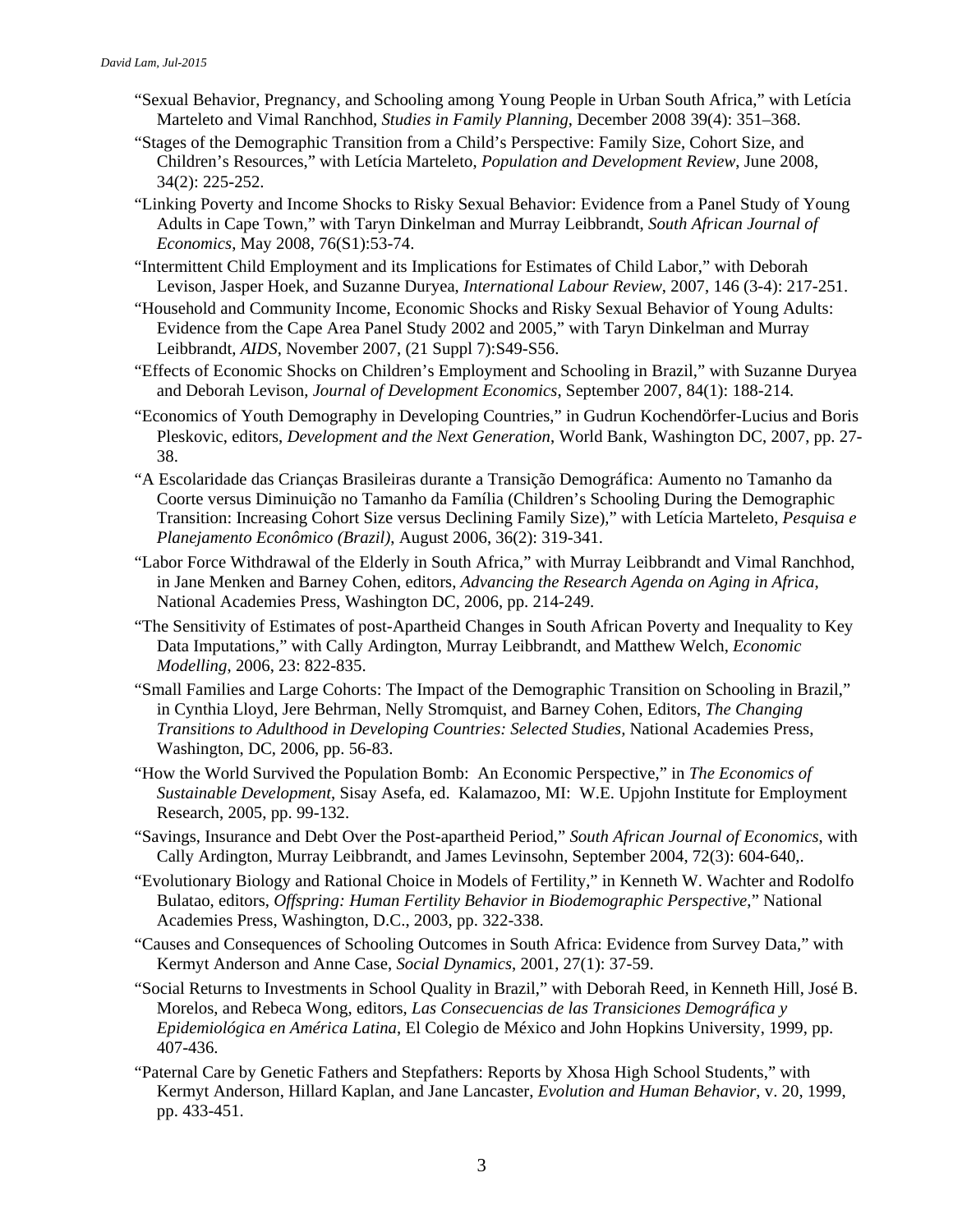- "The Effects of Education on Fertility, Labor Supply, and Investments in Children, with Evidence from Brazil," with Suzanne Duryea, *Journal of Human Resources*, v. 34, no. 1, Winter 1999, pp. 160-192.
- "Family Size and Children's Education in Vietnam," with Truong Si Anh, John Knodel, and Jed Friedman, *Demography,* February 1998.
- "Structural Adjustment and Family Labor Supply in Latin America," with Deborah Levison, in George Tapinos, Andrew Mason, and Jorge Bravo, editors, *Demographic Responses to Economic Adjustment in Latin America*, Oxford University Press, 1997, pp. 201-228.
- "Demographic Variables and Income Inequality," in Mark R. Rosenzweig and Oded Stark, editors, *Handbook of Population and Family Economics*, Volume 1B, North-Holland - Elsevier Science, 1997, pp. 1015-1059.
- "Effects of Temperature on Fertility in Human Populations," with Jeffrey Miron, *Demography*, v. 33, no. 3, August 1996, pp. 291-305.
- "Income Inequality, Inequality in Education, and Children's Schooling Attainment in Brazil," with Ricardo Paes de Barros, in Nancy Birdsall, and Richard H. Sabot, editors, *Opportunity Foregone: Education in Brazil*, The Inter-American Development Bank, 1996, pp. 337-366.
- "Family Ties and Labor Markets in the United States and Brazil," with Robert Schoeni, *Journal of Human Resources*, v. 29, no. 4, Fall 1994, pp. 1235-1258.
- "Modeling Seasonality in Fecundability, Conceptions, and Births," with Jeffrey Miron and Ann Riley, *Demography*, v. 31, no. 2, May 1994, pp. 321-346.
- "The Effects of Cohort Size on Marriage Markets in Twentieth Century Sweden," with Theodore Bergstrom, in John Ermisch and Naohiro Ogawa, editors, *The Family, the Market, and the State in Ageing Societies*, Oxford University Press, 1994, pp. 46-63.
- "Global Patterns of Birth Seasonality in Human Populations," with Jeffrey Miron, in Kenneth L. Campbell and James W. Wood, editors, *Human Reproductive Ecology: Interactions of Environment, Fertility, and Behavior*, Annals of the New York Academy of Sciences, vol. 709, 1994, pp. 9-28.
- "Effects of Family Background on Earnings and Returns to Schooling: Evidence From Brazil," with Robert Schoeni, *Journal of Political Economy*, v. 101, no. 4, August 1993, pp. 213-243, reprinted in T. Paul Schultz, editor, *Economic Demography,* International Library of Critical Writings in Economics, vol. 86. Cheltenham, U.K. and Northampton, Mass.: Elgar,1998, pp 104-34.
- "Desigualdade de Renda, Desigualdade em Educação e Escolaridade das Crianças no Brasil," with Ricardo Paes de Barros, in *Pesquisa e Planejamento Econômico* (Brazil), 1993 23(2): 191-218.
- "Declining Inequality in Schooling in Brazil and Its Effect on Inequality in Earnings," with Deborah Levison, *Journal of Development Economics*, v. 37, 1992, pp. 199-225.
- "Age, Experience, and Schooling: Decomposing Earnings Inequality in the U.S. and Brazil, with Deborah Levison, *Sociological Inquiry*, special issue on Inequality in Latin America, v. 62, no. 2, Spring, 1992, pp. 220-245.
- "Seasonality of Births in Human Populations, with Jeffrey Miron, *Social Biology*, v. 38, no. 1-2, Spring-Summer 1991, pp. 51-78.
- "Temperature and the Seasonality of Births," with Jeffrey Miron, in Adrian Zorgniotti, editor, *Temperature and Environmental Effects on the Testis*, Advances in Experimental and Environmental Biology: V. 286, Plenum Press, 1991, pp. 73-88.
- "O Declinio na Desigualdade da Escolaridade no Brasil e Seus Efeitos na Desigualdade de Rendimentos," with Deborah Levison, *Revista de Econometria* (Brazil), 1991.
- "Idade, Experiência, Escolaridade e Diferenciais de Renda: Estados Unidos e Brasil," with Deborah Levison, *Pesquisa e Planejamento Econômico* (Brazil), v. 20, no. 2, August 1990.
- *Convergent Questions in Genetics and Demography*, co-editor, with Julian Adams, Albert Hermalin, and Peter Smouse, Oxford University Press, 1990.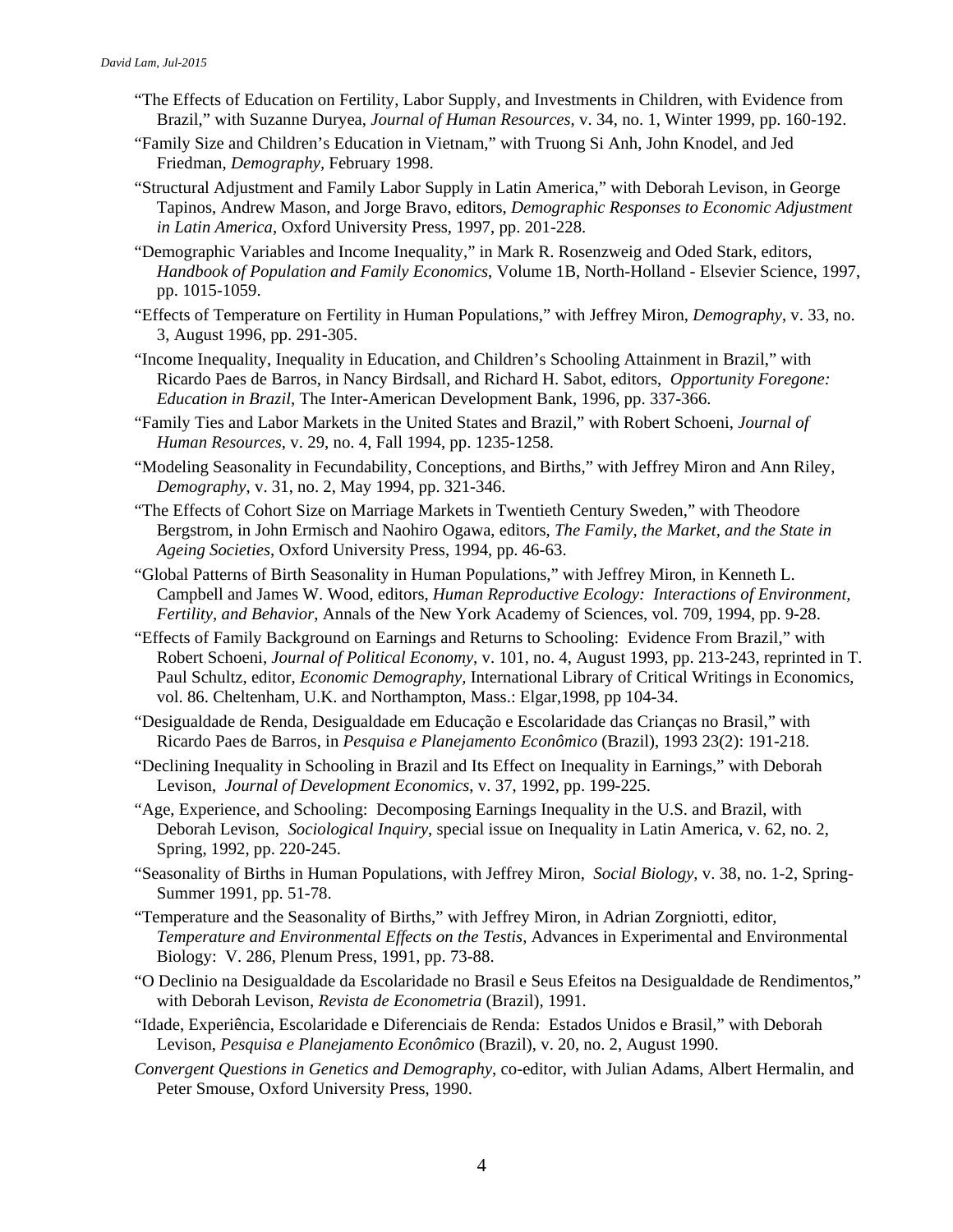- "Heterogeneous Frailty in Genetics and Demography," with Peter Smouse, in Julian Adams, David Lam, Albert Hermalin, and Peter Smouse, editors, *Convergent Questions in Genetics and Demography*, Oxford University Press, 1990, pp. 97-109.
- "Population Growth, Age Structure, and Age-Specific Productivity: Does a Uniform Age Distribution Minimize Lifetime Wages?" *Journal of Population Economics*, 1989, pp. 189-210.
- "Recovering Event Histories by Cubic Spline Interpolation," with Theodore Bergstrom, *Mathematical Population Studies*, Spring 1989, pp. 327-355.
- "Marriage Markets and Assortative Mating with Household Public Goods," *Journal of Human Resources*, Fall 1988, 23(4): 462-487.
- "Lorenz Curves, Inequality, and Social Welfare Under Changing Population Composition," *Journal of Policy Modeling*, April 1988, pp. 141-162.
- "Distribution Issues in the Relationship Between Population Growth and Economic Development," in D. Gale Johnson and Ronald D. Lee, editors, *Population Growth and Economic Development: Issues and Evidence*, University of Wisconsin Press, August 1987, pp. 589-627.
- "The Dynamics of Population Growth, Differential Fertility, and Inequality," *American Economic Review*, December 1986, pp. 1103-1116.
- "The Variance of Population Characteristics in Stable Populations, with Applications to the Distribution of Income," *Population Studies*, March 1984, pp. 117 127.
- "Age Distribution Adjustments for English Censuses, 1821 to 1931," with Ronald Lee, *Population Studies*, November 1983, pp. 445-464.

## **Short Articles, Reviews, Comments:**

- "Education in South Africa since 1994," with Nicola Branson, in Haroon Bhorat, Alan Hirsch, Ravi Kanbur, and Mthuli Ncube, Editors, *The Oxford Companion to the Economics of South Africa,* Oxford University Press, November 2014.
- "Youth Bulges and Youth Unemployment," *IZA World of Labor*, May 2014, DOI: 10.15185/izawol.26. <http://wol.iza.org/articles/youth-bulges-and-youth-unemployment>
- "Reply to Stan Becker, "Has the World Really Survived the Population Bomb? (Commentary on "How the World Survived the Population Bomb: Lessons from 50 Years of Extraordinary Demographic History")", *Demography*, (2013) 50:2183–2186
- Book Review: "The Nature of Demography," *Journal of Economic Literature*, June 2010, 48(2): 466- 468.
- "The Demography and Economics of the World's 'Youth Bulge'," *Development Outreach*, World Bank Institute, June 2007.
- Book Review: "Marriage and the Economy," *Journal of Economic Literature*, June 2005, 43 (2): 511- 512.
- "Gary Becker," in Paul Demeny and Geoffrey McNicoll, editors, *The Encyclopedia of Population*, Macmillan, 2003.
- "Demographic Aspects of Income Distribution," in Paul Baltes and Neil Smelser, editors, *International Encyclopedia of Social Sciences*, Elsevier, 2001.
- Book Review: "The Fertility Transition in Latin America," *Population and Development Review,* June 1997.
- Comment on "Differential Fertility and the Distribution of Traits: The Case of IQ, by Samuel Preston and Cameron Campbell, *American Journal of Sociology*, March 1993.
- Book Review: "An Economic Model of Fertility, Sex and Contraception," *Journal of the American Statistical Association*, September 1986.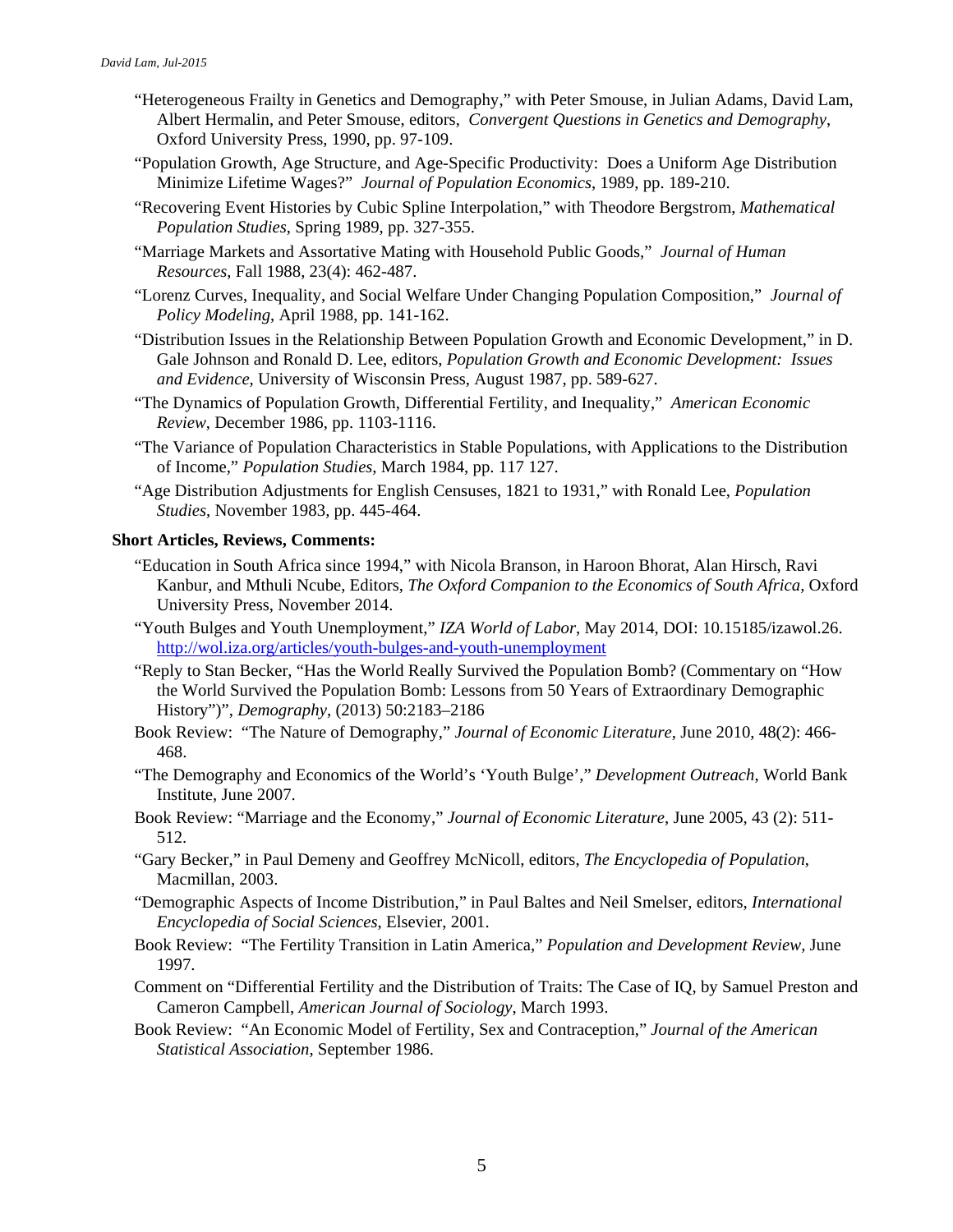# **WORKING PAPERS:**

- "Opportunities arising from demographic changes in sub-Saharan Africa," with Murray Leibbrandt, paper prepared for the National Research Council Committee on Population Workshop on Recent Trends in Fertility in Sub-Saharan Africa, National Academy of Sciences, Washington DC, June 2015.
- "Schooling Inequality, Returns to Schooling, and Earnings Inequality: Evidence from Brazil and South Africa," with Murray Leibbrandt and Arden Finn, paper presented at 10th IZA/World Bank Conference on Employment and Development, Bonn, Germany, June 2015.
- "Assessing the impact of social grants on inequality: A South African case study," with Reinhard Schiel and Murray Leibbrandt, World Institute for Development Economics Research Working Paper 2014/160.
- "Credit Constraints and the Racial Gap in Post-Secondary Education in South Africa" (with Cally Ardington, Nicola Branson, and Murray Leibbrandt), National Bureau of Economic Research Working Paper W19607, November 2013. <http://www.nber.org/papers/w19607>
- "Labour Markets and Youth Employment in Africa," (with Murray Leibbrandt and Kamilla Gumede), paper prepared for the conference on "Youth Employment in Africa: Challenges and the Way Forward," Oxford University, UK, April 2013.
- "Global Demographic Trends and their Implications for Employment," Paper prepared for the United Nations Development Program High-Level Panel on the Post-2105 Development Agenda, April 2013.
- "Demographic Challenges Facing the Elderly in Sub-Saharan Africa," (with Rebecca Thornton and Laura Zimmermann), paper presented at 2011 meeting of the Union for African Population Studies, Ouagadougou, Burkina Faso, December 2011.
- "Family Size of Women and Children during the Demographic Transition," (with Leticia Marteleto), paper presented at the IUSSP Conference on New Challenges in Population and Development, Belo Horizonte, Brazil, June 2011.
- "South Africa's Progress towards the Millennium Development Goals in Education: Evidence from the National Income Dynamics Study," (with Nicola Branson), presented at the African Social Research Initiative Conference on Access, Accountability & Equality, Accra, Ghana July 22-23, 2011.
- "The Impact of Household Shocks on Adolescent School Outcomes in South Africa," (with Cally Ardington and Murray Leibbrandt), presented at the World Bank conference on Children and Youth in Crisis," Marbach Castle, Germany, May 2011.
- "Human Capital, Job Search, and Unemployment among Young People in South Africa" (with Murray Leibbrandt and Cecil Mlatsheni), paper presented at 2010 meeting of Population Association of America, Dallas, April 2010, and IZA/World Bank on Employment and Development, Cape Town, South Africa, May 2010.
- "Estimating the effect of adolescent fertility on educational attainment in Cape Town using a propensity score weighted regression," (with Vimal Ranchhod, Murray Leibbrandt, and Letícia Marteleto), presented at the. XXVI International Population Conference of the International Union for the Scientific Study of Population in Marrakech, Morocco in October 2009.
- Schooling Inequality and Earnings Inequality in South Africa since the End of Apartheid (with Murray Leibbrandt), paper presented to the International Sociological Association RC 28 Conference on Social Stratification, Beijing, China, May 2009.
- "The Demography of Youth in Developing Countries and its Economic Implications," World Bank Policy Research Working Paper #4022, October 2006 (background paper for the 2007 World Development Report). [Link to paper at World Bank](http://documents.worldbank.org/curated/en/2006/10/7106763/demography-youth-developing-countries-economic-implications)

## **RESEARCH IN PROGRESS:**

Fertility Timing and Women's Economic Outcomes in South Africa

Household Dynamics and Youth Outcomes in South Africa

Human Capital, Labor Markets, and Inequality in South Africa and Brazil

Family Size and Cohort Size during the Demographic Transition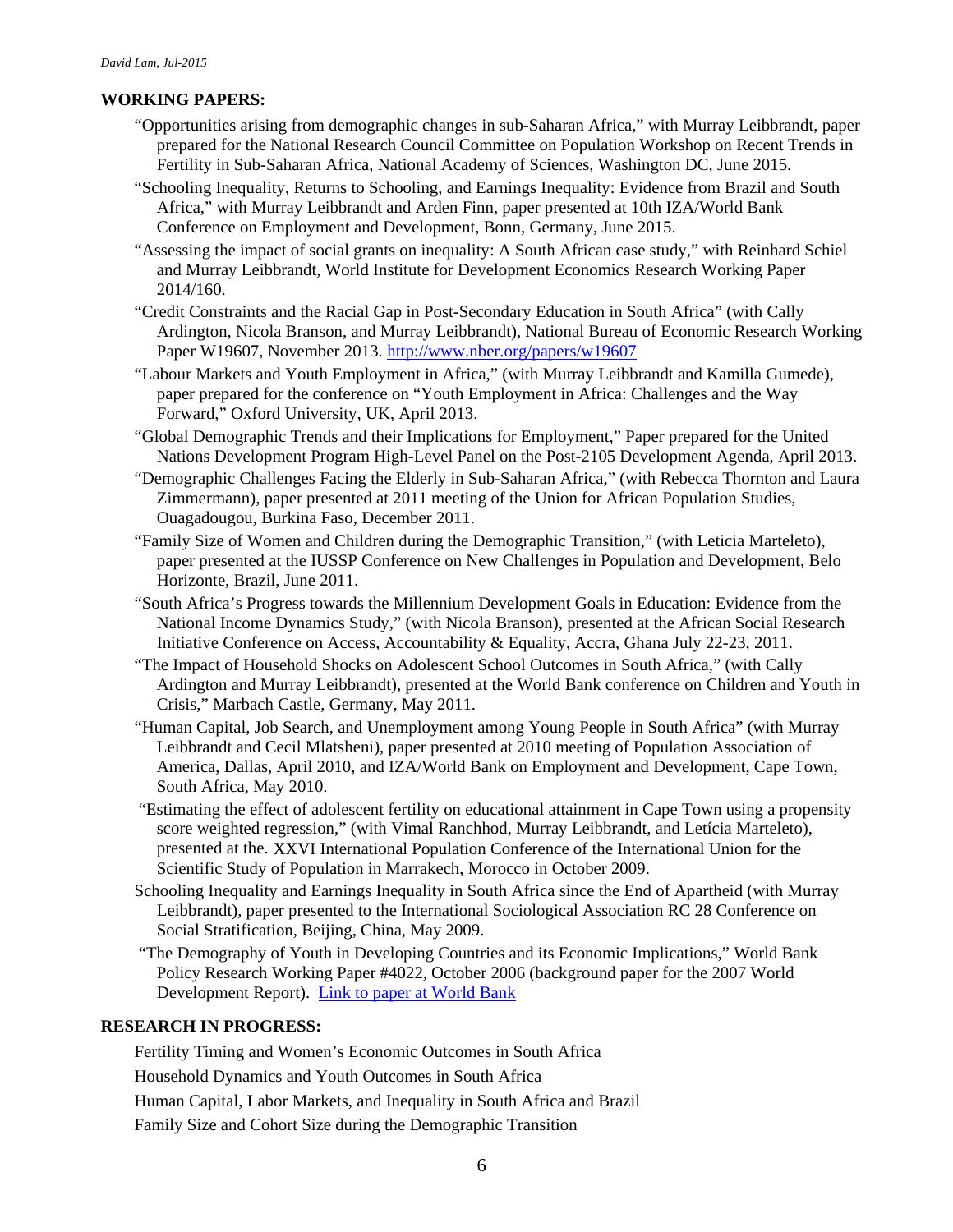Economics of Aging in South Africa

Fertility Decisions and Parental Investments in Children's Human Capital in South Africa and Brazil. Household Responses to Economic Shocks in Brazil and South Africa.

### **GRANTS:**

- "Fertility Timing and Women's Economic Outcomes in South Africa," Hewlett Foundation/Population Reference Bureau Program in Population, Reproductive Health, and Economic Development, 2012- 2015 (co-Principal Investigator with Murray Leibbrandt, University of Cape Town).
- "Fertility, Intergenerational Transfers, and Economic Development in South Africa," Hewlett Foundation/ Population Reference Bureau Global Teams of Research Excellence, 2008-2011 (co-Principal Investigator with Murray Leibbrandt, University of Cape Town).
- "Research Training in Population and Health in South Africa and China," Fogarty International Center, National Institutes of Health, 2006-2011 (Principal Investigator).
- "Family Support and Rapid Social Change in South Africa," (with Murray Leibbrandt) National Institutes of Health, National Institute for Child Health and Human Development, 2003-2009 (Principal Investigator).
- "Families, Communities, and Youth Outcomes in South Africa," National Institutes of Health, National Institute for Child Health and Human Development, 2001-2006 (Principal Investigator).
- "Evolutionary Approaches to the Biodemography of Aging," (with Theodore Bergstrom and Hillard Kaplan), National Institutes of Health, National Institute on Aging, 1998-2001 (Principal Investigator).
- "Household Responses to Economic Shocks in Brazil," National Institutes of Health, National Institute for Child Health and Human Development, 1997-2001 (Principal Investigator).
- "Evolutionary Foundations of Family Organization," (with Theodore Bergstrom), National Institutes of Health, National Institute for Child Health and Human Development, 1994-97 (Principal Investigator).
- "Women's Education, Female Labor Supply, and Fertility Decline in Brazil," (with Guilherme Sedlacek), Rockefeller Foundation, Research Program on Women's Status and Fertility, 1991-93.
- "Public Goods and the Economics of the Family" (with Theodore Bergstrom), National Institutes of Health, NICHD, 1985-87, 1988-91 (Principal Investigator).
- "Influences on Fecundity and the Timing of Births" (with Jeffrey Miron), National Institutes of Health, NICHD, 1986-87, 1988-91 (Principal Investigator).

#### **OTHER PROFESSIONAL ACTIVITIES:**

### **Committees, Visiting Positions and Consulting:**

- International Union for the Scientific Study of Population (IUSSP), Elected Member of Council, 2014- 2017.
- Visiting Professor, School of Economics, University of Cape Town, 2013-14.
- Visiting Professor, Department of Demography and Department of Economics, University of California, Berkeley, Fall 2012.
- Deputy Editor, *Demography*, 2013-.
- Member of Editorial Board, *Journal of Economic Literature*, 2012-.
- Co-Editor, *IZA Journal of Labor and Development*, 2012-.
- Consultant, United Nations Development Program, Research Specialist for the High-Level Panel of Eminent Persons on the Post-2015 Development Agenda, 2013.
- Member, External Advisory Board, DataFirst Data Archive, University of Cape Town, 2013-.
- Member, International Scientific Advisory Board, Agincourt Rural Public Health and Transitions Unit, South Africa, 2012-.
- Chair, National Science Foundation Oversight Board for Integrated Public Use Microdata Series International (IPUMS-I) Project, 2010-.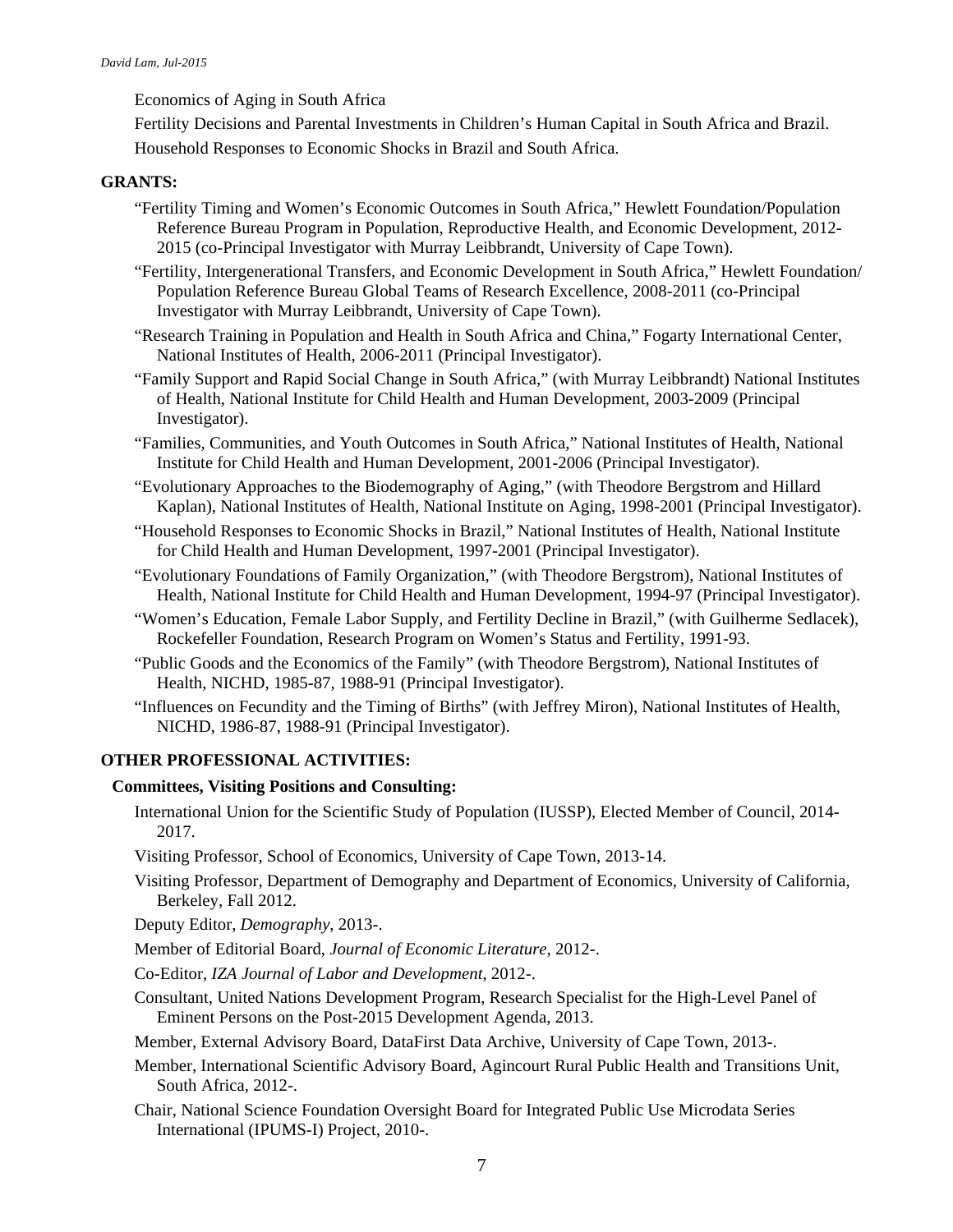- Member of Technical Advisory Committee, National Income Dynamics Study, Office of the Presidency and University of Cape Town, South Africa, 2006-.
- Consultant, Office of the Presidency, South Africa, 2004-2006.
- Director, Cape Area Panel Study, a longitudinal survey of youth in Cape Town, South Africa, 2002- .
- Associate Editor, *Economic Development and Cultural Change*, 2003-2013.
- Consultant, World Bank, for 2007 *World Development Report*.
- Organizer and Co-Chair, International Union for the Scientific Study of Population conference on "Interactions between Poverty and HIV/AIDS," Cape Town, South Africa, December 2006.
- Co-Chair (with John Strauss), Panel on Population and Poverty, International Union for the Scientific Study of Population, 2003-2006.
- Member, Population Sciences Committee, National Institute on Child Health and Human Development, National Institutes of Health, 2002-2006.
- Member, Panel on Transitions to Adulthood in Developing Countries, National Academy of Sciences, 2001-2003.
- Member, Committee on Population, National Academy of Sciences, 1997-2003.
- Consultant, United Nations Population Division, 2000.
- Consultant, Inter-American Development Bank, 1999.
- Visiting Research Economist, Southern African Labour and Development Research Unit, School of Economics, University of Cape Town, South Africa, September 1997- July 1998.
- Advisor to the Center for Science Development, Human Sciences Research Council, South Africa, 1997. Board of Directors, Population Association of America, 1995-97.
- Member, External Review and Planning Committee, Demographic and Behavioral Sciences Branch, National Institute on Child Health and Human Development, 1996.
- Member, Social Science and Population Study Section, National Institutes of Health, 1993-96.
- Consulting Editor, *Demography*, 1996-1999.
- Robert J. Lapham Award Committee, Population Association of America, 1992-94.
- Program Committee, Population Association of America, 1992-93.
- Member, Behavioral Medicine Study Section, Behavioral and Neurosciences Special Emphasis Panel, National Institutes of Health, March 1993.
- Consultant, World Bank, Research Project on Quality of Education in Brazil, 1993.
- Visiting Research Economist, Instituto de Pesquisa Econômico Aplicada (Institute of Applied Economic Research), Rio de Janeiro, Brazil, July 1989-June 1990.
- Consultant, World Bank, Research Project on Child Schooling and Income Inequality, 1989-92.
- Consultant, National Academy of Sciences, Committee on Population (Working Group on Population Growth and Economic Development), 1984-85.
- Referee/Reviewer: *American Economic Journal: Applied Economics; American Economic Review*, *American Journal of Sociology, Berkeley Electronic Journal, Demography*, *Econometrica*, *Economic Development and Cultural Change, Economics of Education Review, Educational Evaluation and Policy Analysis, Global Health Action, Health Economics, International Economic Review*, *Journal of African Economies, Journal of Development Economics, Journal of Development Studies, Journal of Economic Literature, Journal of Human Resources*, *Journal of Interdisciplinary History*, *Journal of Labor Economics*, *Journal of Political Economy*, *Journal of Population Economics, Journal of Research on Adolescence*, *Mathematical Population Studies*, *Population and Development Review*, *Proceedings of the National Academy of Science, Quarterly Journal of Economics, Research in Social Stratification, Research on Household Economics, Review of Economics and Statistics*, *Review of Income and Wealth, South Africa Journal of Economics, World Bank Economic Review, World Development*, Economic Research Southern Africa, Economic Society of South Africa, Institute of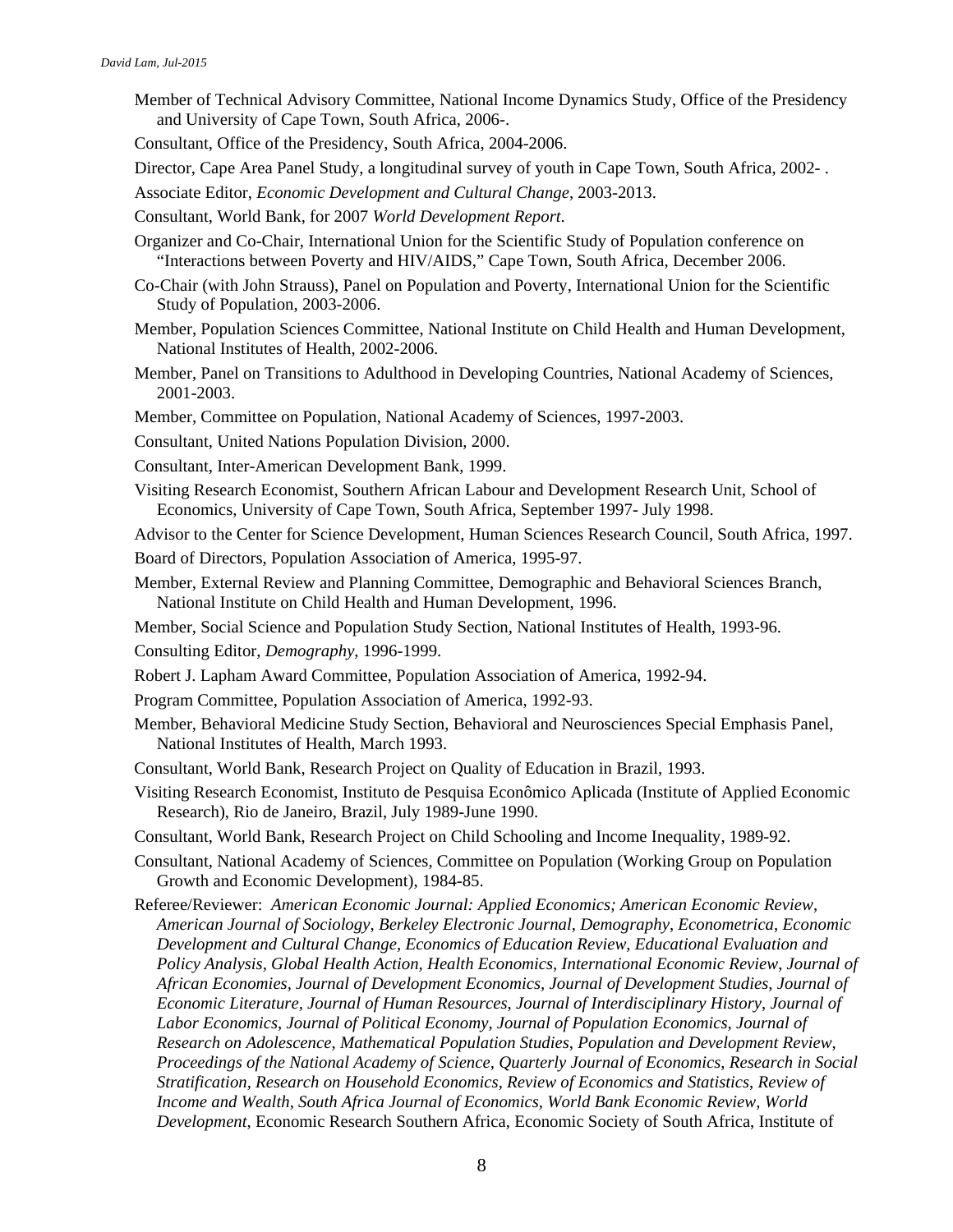International Education, International Development Research Centre (Canada), Netherlands Organization for Scientific Research, Oxford University, South African National Research Foundation, Spencer Foundation, ,U.S. Census Bureau, U.S. National Academy of Sciences, U.S. National Institutes of Health, U.S. National Science Foundation, World Bank.

Member, American Economic Association, Population Association of America, International Union for the Scientific Study of Population, Union for African Population Studies.

#### **Selected Addresses, Presentations and Conferences:**

- IZA/World Bank Conference on Employment and Development, Bonn, Germany, June 2015, paper presented.
- Hebrew University, Doran Annual Lecture for Population, Resources and Development, May 2015.
- University of Washington, Department of Economics and Center for Studies in Demography and Ecology, April 2015, seminar presentation.
- University of Colorado, Jane Menken Distinguished Lecture in Population, March 2015.
- Brazilian Association for the Study of Population, São Pedro, Brazil, November 2014, keynote address.
- Harvard University, Center for Population and Development Studies, November 2014, seminar presentation.
- Princeton University, Joint Degree Program in Social Science and Social Policy, seminar presentation, October 2014.
- UNICEF Symposium on Cohort and Longitudinal Studies in Developing Countries, Florence, Italy, October 2014, paper presented.
- Federal Reserve Bank of Kansas City 2014 Economic Policy Symposium, Jackson Hole, Wyoming, August 2014, plenary presentation.
- IZA/World Bank Conference on Employment and Development, Lima, Peru, June 2014, paper presented, session organizer and chair.
- Mexican Society of Demography, May 2014, keynote address.
- 47<sup>th</sup> Annual Session of the United Nations Commission on Population and Development, New York, April 2014, Keynote address on population and sustainable development.
- Population Association of America Annual Meeting, Boston, April 2014, papers presented.
- Yale University, Interdisciplinary Seminar in Population and Demography, seminar presentation, April 2014.
- Boston University, Department of Economics, seminar presentation, April 2014.
- UK Department for International Development, presentation given on lessons learned from recent research on labor markets in low-income countries, London, February 2014.
- Eighth Annual Research Conference on Population, Reproductive Health and Economic Development, Nairobi, Kenya, January 2014, paper presented.
- Organizer, IZA/DFID/AERC Conference on Training Programs and Labor Markets in Africa: Evidence and Policy Lessons, Nairobi, Kenya, December 13-15, 2013.
- Conference on Micro-econometric Analysis of South African Data, Durban, South Africa, November 2013, paper presented.
- International Population Conference of the International Union for the Scientific Study of Population in Busan, Korea, August 2013, papers presented, session organizer and chair.
- IZA/World Bank Conference on Employment and Development, Bonn, Germany, August 2013, paper presented, session organizer and chair.
- United Nations High-Level Panel on the Post-2015 Development Agenda, conference on "The Post-2015 Environment: Crafting a Current and Future Research Agenda," New York, June 2013, invited presenter and discussant.
- University of Pretoria Department of Economics, seminar presentation, August 2013.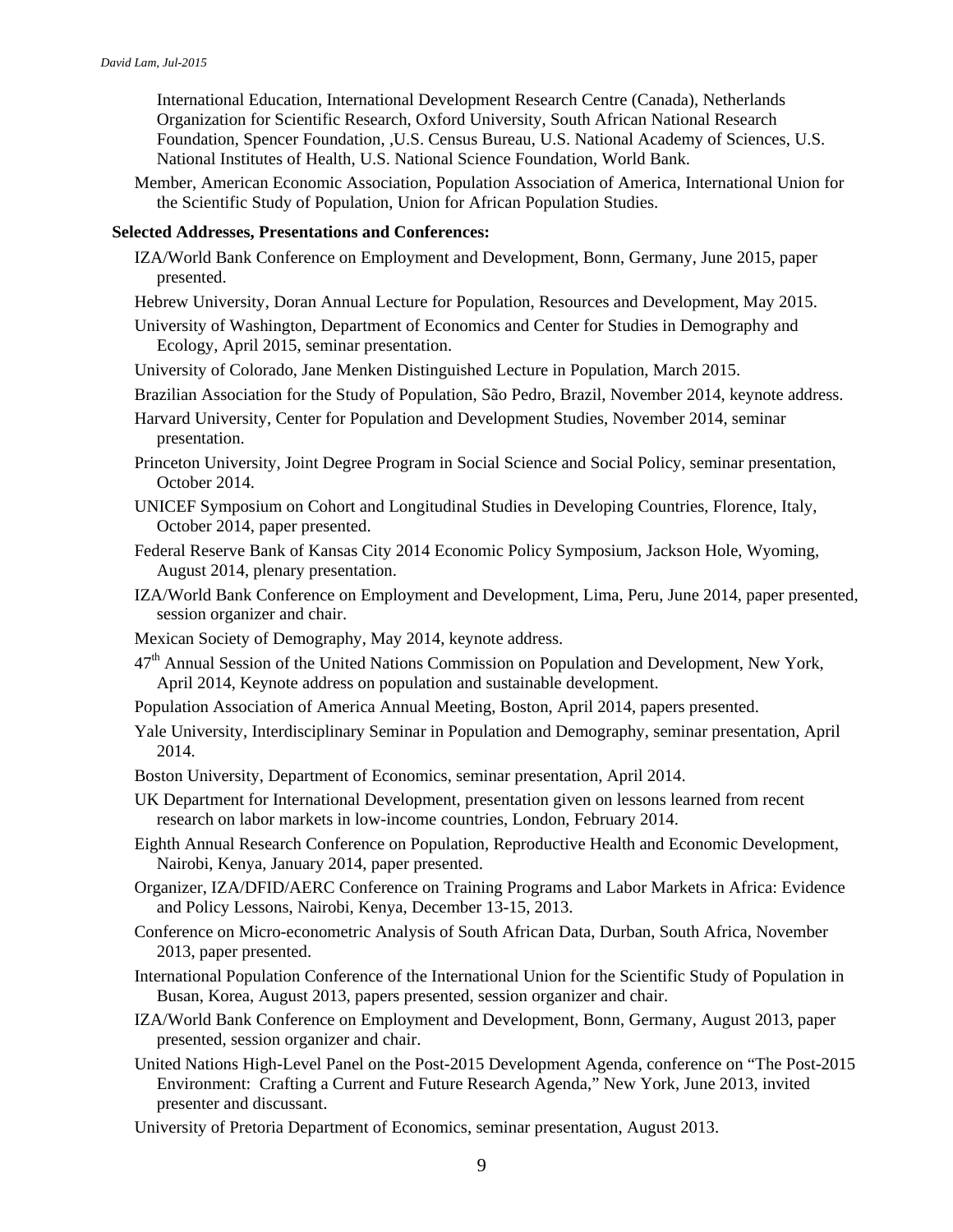University of Cape Town School of Economics, seminar presentation, June 2013.

- University of Stellenbosch Department of Economics, seminar presentation, June 2013.
- "Economic research using longitudinal household surveys in South Africa," presentation to Institute for Statistical, Social, and Economic Research (ISSER), University of Ghana, Accra, April 2013
- "Labour Markets and Youth Employment in Africa," presentation at conference on "Youth Employment in Africa: Challenges and the Way Forward," Oxford University, UK, April 2013.
- IZA Conference on Labor Markets in Middle East and North Africa, conference organizer and discussant, Tunis, Tunisia, March 2013.
- Rand Labor and Population Program seminar, December 2012.
- "Already Beyond 40 Years of Limits to Growth," Herrenhausen Symposium, Hanover, Germany, November 2012, keynote address, "Looking back at 50 years of rapid population growth."
- IZA/World Bank Conference on Employment and Development, Delhi, India, November 2012, papers presented and session organizer.
- Conference on Micro-Econometric Analysis of South African Data, Durban, South Africa, November 2012, paper presented.
- Stanford University Seminar in Labor Economics and Economic Development, seminar presentation, November 2012.
- UC Berkeley Demography seminar, October 2012.
- UCLA California Center for Population Research, seminar, October 2012.

USC Economic Development seminar, October 2012.

- UC Berkeley Economic Development seminar, September 2012.
- MacArthur Foundation, Chicago, presentation to president and program staff, "Population growth, food, and natural resources," August 2012.
- Paris School of Economics, Economic Demography Workshop, seminar presented, June 2012.
- IZA (Institute for Study of Labor), seminar presentation, June 2012.
- Copenhagen Consensus 2012, May 2012, author of perspective paper on Population Growth.
- Duke University Population Research Institute, April 2012, seminar presentation.
- IZA/DFID Conference on Growth and Labor Markets in Low-Income Countries, Paris, January 2012, conference organizer and chair.
- Hewlett/PRB Conference on Population and Economic Development, Accra, Ghana, January 2011, discussant.
- Sixth Conference on African Population, Union for African Population Studies, Ouagadougou, Burkina Faso, December 2011, papers presented.
- Conference on Micro-Econometric Analysis of South African Data, Durban, South Africa, November 2011, papers presented.
- Symposium on the 7th Billion Human, Johns Hopkins University, October 2011, keynote presentation.
- IUSSP Conference on New Challenges in Population and Development, Belo Horizonte, Brazil, June 2011, keynote presentation.
- African Social Research Initiative Conference on Access, Accountability & Equality, Accra, Ghana July 22-23, 2011, co-organizer and paper presented.
- World Bank conference on Children and Youth in Crisis, Marbach Castle, Germany, May 2011, paper presented.
- Population Association of America Annual Meeting, Washington, D.C., April 2011, presidential address and paper presented.
- International Conference on Challenges and Innovations in Longitudinal Surveys, Peking University, Beijing, China, March 2011, paper presented.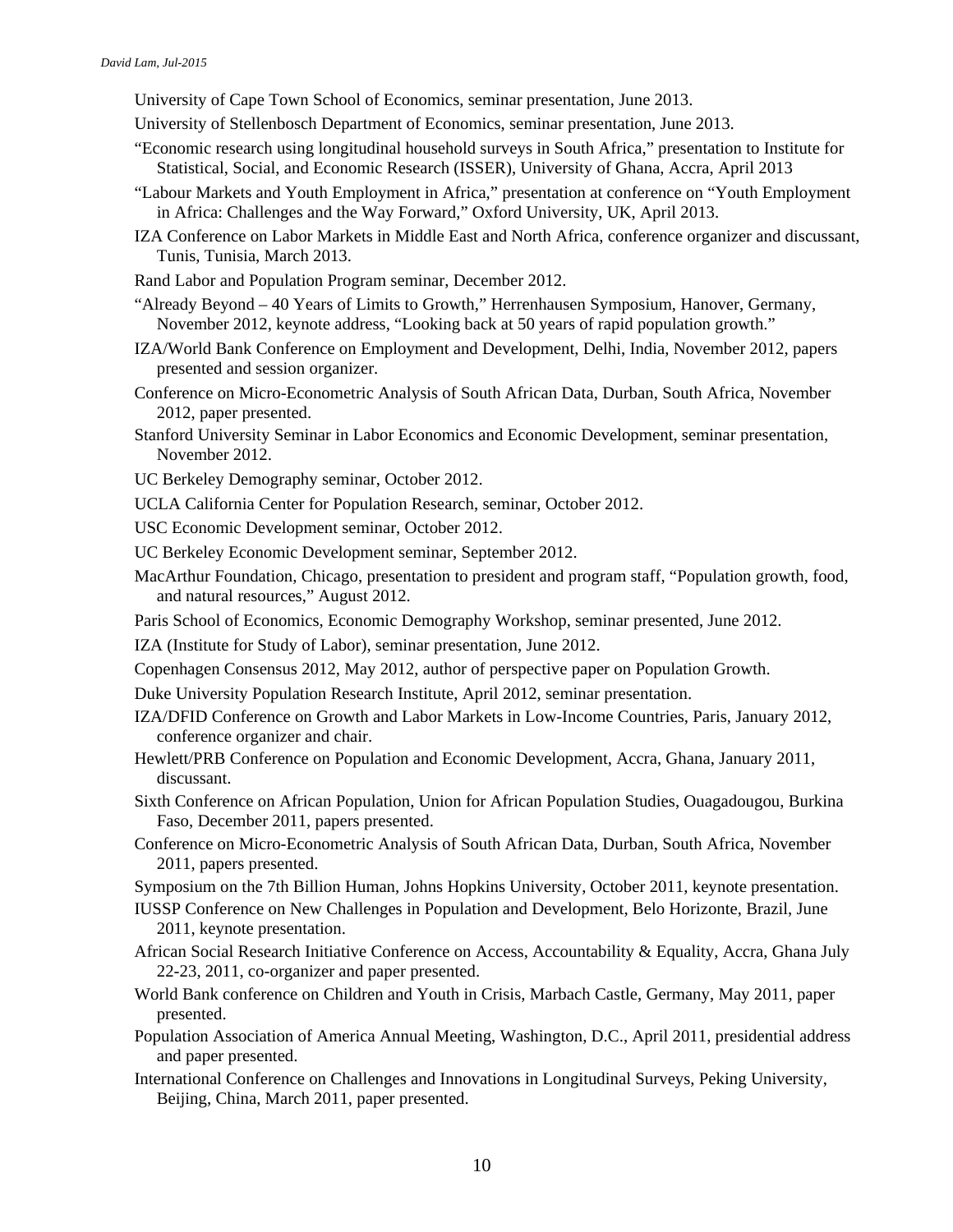- Hewlett/PRB Conference on Population and Economic Development, Marseilles, France, January 2011, paper presented.
- Population Council Workshop on Adolescent Surveys in Developing Countries, Delhi, India, November 2010, paper presented.
- Social Science in the Public Interest: Building the Foundation for a New Nepal," Kathmandu, Nepal, November 2010.
- National Intelligence Council conference on "The Youth Bulge in Africa," Arlington, Virginia, November 2011, paper presented.
- University of Pennsylvania Population Studies Center, November 2010, seminar presentation.
- University of KwaZulu Natal School of Development Studies, May 2010, seminar presentation.
- IZA/World Bank Conference on Employment and Development, Cape Town, May 2010, paper presented.
- Population Association of America Annual Meetings, Dallas, Texas, April 2010, papers presented.
- University of California, Berkeley, Department of Demography, March 2010, seminar presentation
- Hewlett/PRB Conference on Population and Economic Development, Cape Town, January 2010, paper presented.
- World Bank workshop on "Tackling Adolescent Reproductive Health: Impacts and Interventions to Address Them," December 2009, paper presented.
- Ohio State University, Population Research Center, November 2009, seminar presentation.
- International Population Conference of the International Union for the Scientific Study of Population in Marrakech, Morocco in October 2009, papers presented.
- South Africa National Income Dynamics Study launch, Johannesburg, July 2009, paper presented.

Population Association of America Annual Meetings, Detroit, April 2009, papers presented.

- International Sociological Association RC 28 Conference on Social Inequality and Social Change, Beijing, China, May 2009, paper presented.
- University of Minnesota, Minnesota Population Center, February 2009, seminar presentation.
- University of Washington, Department of Economics, February 2009, seminar presentation.
- Hewlett/PRB Conference on Population and Economic Development, Dublin, Ireland, January 2009.

Brown University, Population Research and Training Center and Dept. of Economics, December 2008.

- Co-Chair (with John Knodel), Conference on the Impact of HIV/AIDS on Older Persons in Africa and Asia, University of Michigan, November 2008.
- Migrant Youth and Children of Migrants in a Globalized World, Bellagio, Italy, April 2008, paper presented.
- Population Association of America Annual Meetings, New Orleans, April 2008, paper presented.
- Union for African Population Studies General Conference, Arusha, Tanzania, December 2007, paper presented.
- Hewlett/PRB Conference on Population and Economic Development, Arusha, Tanzania, December 2007, paper presented.
- Cornell/Michigan conference on Labor Markets in Transition and Developing Economies: Emerging Policy and Analytical Issues, University of Michigan, May, 2007, paper presented.
- Subjective Probabilities and Expectations: Methodological Issues and Empirical Applications to Economic Decision-Making, Jackson Hole, Wyoming, September 2007, paper presented.
- Tenth BREAD Conference on Development Economics, Bureau for Research and Economic Analysis of Development, Princeton University, April 2007, paper presented.
- Woodrow Wilson International Center for Scholars, seminar presentation on World Bank's World Development Report 2007, April 2007.
- Princeton University, Research Program in Development Studies, April 2007.
- University of Maryland, Maryland Population Research Center, April 2007.
- University of Chicago, Population Research Center, April 2007.